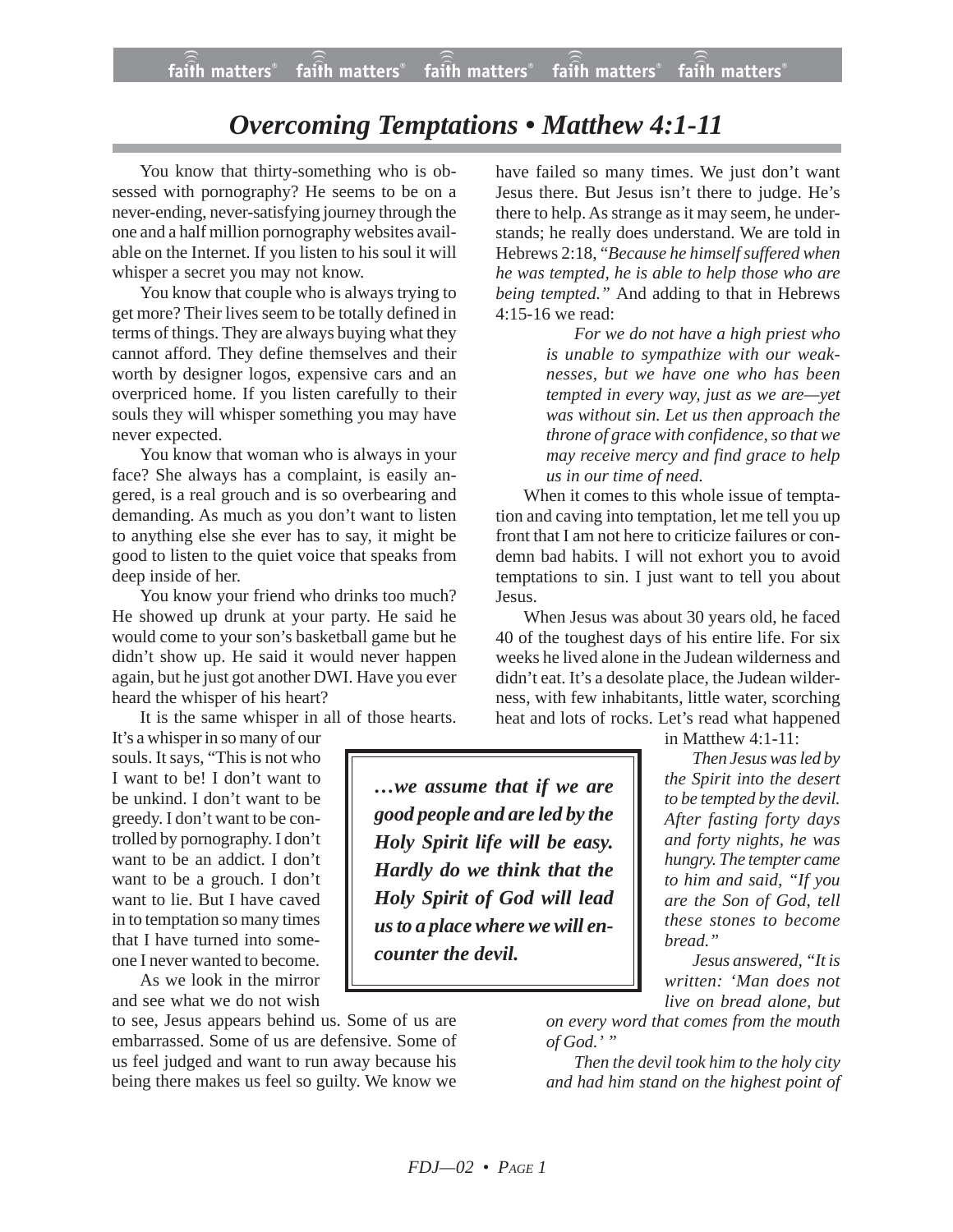*the temple. "If you are the Son of God," he said, "throw yourself down. For it is written:*

> *"'He will command his angels concerning you, and they will lift you up in their hands, so that you will not strike your foot against a stone.'"*

*Jesus answered him, "It is also written: 'Do not put the Lord your God to the test.' "*

*Again, the devil took him to a very high mountain and showed him all the kingdoms of the world and their splendor. "All this I will give you," he said, "if you will bow down and worship me."*

*Jesus said to him, "Away from me, Satan! For it is written: 'Worship the Lord your God, and serve him only.' "*

*Then the devil left him, and angels came and attended him.*

It all started really well. Jesus was a good person seeking to do the right thing. He went into the desert because he was led there by the Holy Spirit. I don't know if Jesus had any idea where the Spirit was leading him. My guess is that he didn't have any idea what he was getting into. So often we assume that if we are good people and are led by the Holy Spirit life will be easy. Hardly do we think that the Holy Spirit of God will lead us to a place where we will encounter the devil.

Jesus didn't eat for almost 1000 hours. Some of us say we are starved if we don't eat for four hours! He went without food for 40 days and 40 nights. Fasting has always been an important spiritual discipline for godly people and there are multiple reasons to explain Jesus' unusually long fast. Whatever the reason, it is surprising he survived.

A healthy 30 year old male in modern America consumes about 4000 calories per day. But let's assume that Jesus needed only 2500 calories per day to maintain his body weight. That would mean that in 40 days and 40 nights he would lose 40 pounds. If he started out weighing 150 pounds, at the end of almost six weeks his weight would have dropped to 110 pounds or less. He was starving to death.

Deserts are hot and dry. Water is difficult to get. While Jesus must have had water to drink during those six weeks, it would have been a constant challenge to stay hydrated. (I once rode in a truck that broke down south of the Sahara Desert along the border between Burkina Faso and Mali. It was 120 to 130 degrees in the shade. In an hour my skin was dry and the beginning effects of dehydration were evident. Constant drinking never seemed to be enough.)

All of this is to say that Jesus was weak and weary when Satan launched his first temptation. You might say it is a satanic strategy to attack during weakness and vulnerability. But maybe that's not the answer. Perhaps it is just life. Maybe it's just that there is no good time to face life's hardest issues or highest temptations.

At least in Jesus' story it seems that Satan's suggestion was reasonable and simple. "*The tempter came to him and said, 'If you are the Son of God, tell these stones to become bread.' "*

Certainly there is nothing wrong with a hungry man getting a loaf of bread to eat. And there is no sin in Jesus performing a miracle. Often in Jesus' story we are told about him eating bread and twice he miraculously made bread for thousands of hungry people to eat. If nothing else, this was an acknowledgement by the devil that Jesus had the supernatural power to turn some of the limestone rocks that are scattered all around the Judean wilderness into loaves of bread.

Jesus must have wanted to do it. I can't imagine him not wanting to do it. What would you do? Wouldn't you perform a miracle and eat the bread?

So, then, why wouldn't Jesus? Apparently Jesus did not want to be controlled by anyone who was evil. This whole issue of not letting someone who is evil make him do a good thing, of not allowing Satan to get his pitchfork in the door, of not taking orders from anyone but God was an interesting dilemma. Jesus, even though he was hungry, tired and weary, would not allow his physical needs to take precedence over his spiritual needs. So he answered, "*It is written: 'Man does not live on bread alone.' "*

I think Jesus wanted to, but he didn't. It's hard to say "no" to what feels good when you are sick and tired. It's hard to do what is right when there seems to be such a fine line between right and wrong.

After 40 days Jesus must have been a whole lot more than hungry. He must have been lonely. Some people start feeling desperate after 40 min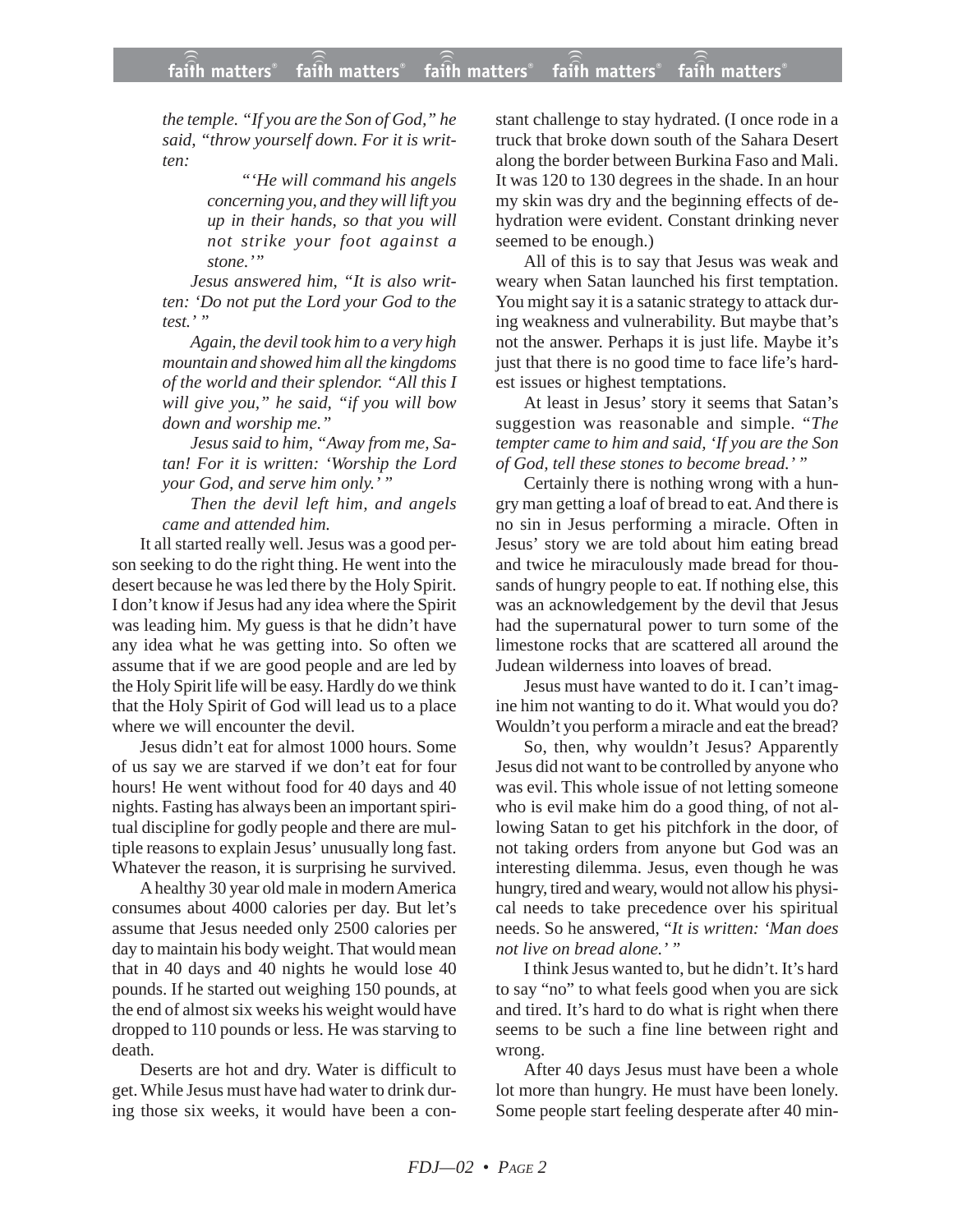utes. Can you imagine being alone for 40 days? Not even prisons keep inmates in solitary confinement that long lest they go mad.

Jesus was a people-person. He was always surrounded by a crowd. He talked to people and touched them. He sat with them and sailed with them. He loved to ask questions, to teach truth, to hang out and to just be with people. After 40 days alone even Satan must have looked good as someone to talk with.

It is amazing how vulnerable loneliness makes us to temptation. Lonely people sometimes make

awful choices, choices they would never agree with in a more rational moment. Just to be touched; to be talked to; to be acknowledged. Lonely people sleep with people they should never be with. Lonely

people commit crimes that run against every value they ever espoused. Lonely people will join a gang or tell a lie just to be loved, to be accepted or to be popular. Some even choose a lifetime in a desperate and difficult marriage rather than be alone and lonely outside of marriage.

Satan tempted Jesus with popularity at his loneliest moment. He took Jesus on a quick trip from the desert to the city of Jerusalem to visit the temple. The temple was actually one of the amazing wonders of the ancient world. It was a magnificent structure made of white marble and decorated with glistening gold. Satan took him to a place called the Pinnacle. From the high point of the pinnacle to the bottom of the Kidron Valley was 450 feet. That's 45 stories. Satan offered a deal to Jesus. He said, "*If you're the Son of God, throw yourself down. For it is written: He will command his angels concerning you, and they will lift you up in their hands, so that you will not strike your foot against a stone."*

It was a second compliment. If you are the Son of God you can perform a miracle to create bread. If you are the Son of God you are going to be safe because God is going to take care of you. And Jesus must have wanted to do it. If he jumped off the temple it would prove he was the Son of God and that was a lesson Satan needed to learn. He could free-fall toward the people who gathered to watch what appeared to be a suicide jump and then have angels swoop in at the last minute to save him before he hit. The crowd would be dazzled and applaud. They would want to touch him and be near him and talk to him. He would be the center of attention. He would be lonely no more. It sounded like a plan!

Do you ever get that "I'll show them" feeling? You know: I'm going to teach the bad guys a lesson! Jesus must have felt that way. But, no,

> Jesus answered him, "*It is also written: 'Do not put the Lord your God to the test.' "*

> In other words, Jesus didn't need to prove anything. He was the Son of God whether he took the plunge or not.

> I'm afraid I would have jumped. But Jesus didn't!

Then came what may have been the toughest test of the three. *"The devil took him to a very high mountain and showed him all the kingdoms of the world and their splendor. 'All this I will give you,' he said, 'if you will bow down and worship me.' "*

Here was an offer that must have been exceptionally difficult to refuse. You know the frequent questions about why God allows all the problems in our world. If there is a God, why does he allow crime? If there is a God, why do young children become sick and die? If God really is loving and powerful, why are there earthquakes, tidal waves, wars and terrorism? Why are there all these things if there really is a God? And here Satan offers a deal to Jesus—you, Jesus, can rule the world and get rid of all these things.

Actually, this offer was in keeping with Jesus' goal in life. He cared deeply about people. His mission was to save our world from the consequences of sin. The plan was for him to die on the cross, but here was a very desirable and much easier way.

The problem was that Satan demanded worship as a prerequisite. Worship acknowledges superiority. Jesus must have thought about saying yes. But it would have been a disaster if he did. It

*Jesus knows what it is like to be tempted when weary, when lonely and when caring enough to want to do good for other people.*